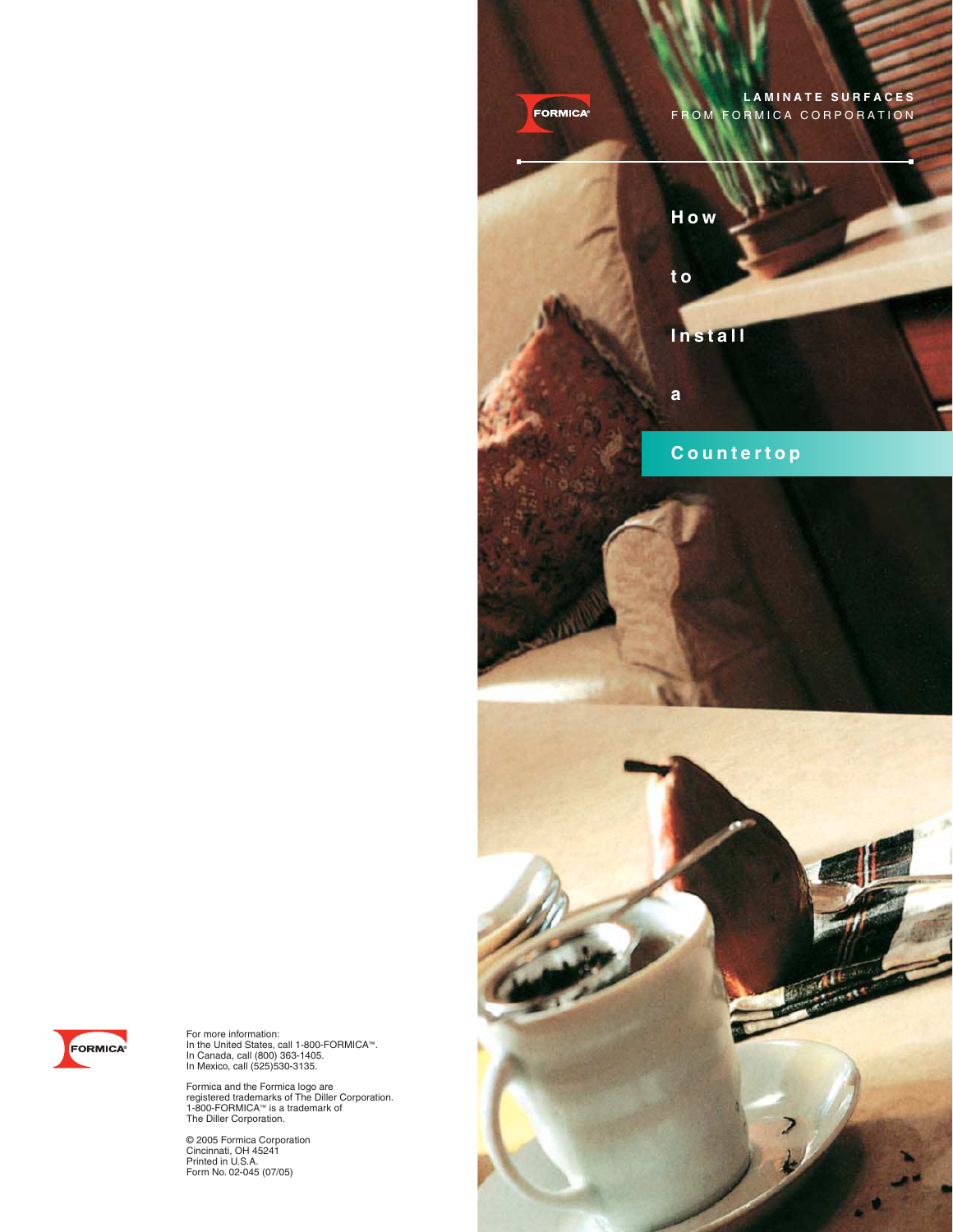### Tools Required

#### **Jig Saw**

- **Drill and Drill Bit**
- **Block Plane**
- **Belt Sander**
- **Smooth File**
- **Hand Laminate Trimmer** with carbide cutter
- **C-Clamps** (for holding "build-up" blocks and end caps or splash to glue and screw)
- **B** Safety Glasses
- **Tape Measure**
- **Rubber Mallet**
- **Level**
- **Square**
- **Hammer**
- **Handsaw**
- **J-Roller**
- E **Scriber-Compass**
- **Adjustable Wrench**
- **Screwdriver**
- **Sandpaper** Ĥ.
- **Caulk Gun**
- **Heat-Conductive Aluminum Tape**

Introduction

Installing your own countertop is an opportunity for self-expression – and money savings. To help you do the job efficiently and with style, we've listed all the essential materials you will need, as well as nine simple steps for installing your new countertop.

### **Materials** Required

**Here are some essentials for a typical L-shaped kitchen countertop with a cutout for a sink or rangetop installation:**

- Countertop sections (order standard lengths). Your dealer should be able to miter cut and machine the fastening-bolt T-slots (underside of the joint).
- Fastening bolts (for drawing miter joints tight).
- **Tube of sealant (for caulking joints).**
- **End splash and/or end caps (kits, as required).** These should be available from your dealer.
- Non-flammable contact adhesive (for fastening end caps, unless kit has pre-applied adhesive for "iron-on" method).
- White glue (for fastening "build-up" blocks).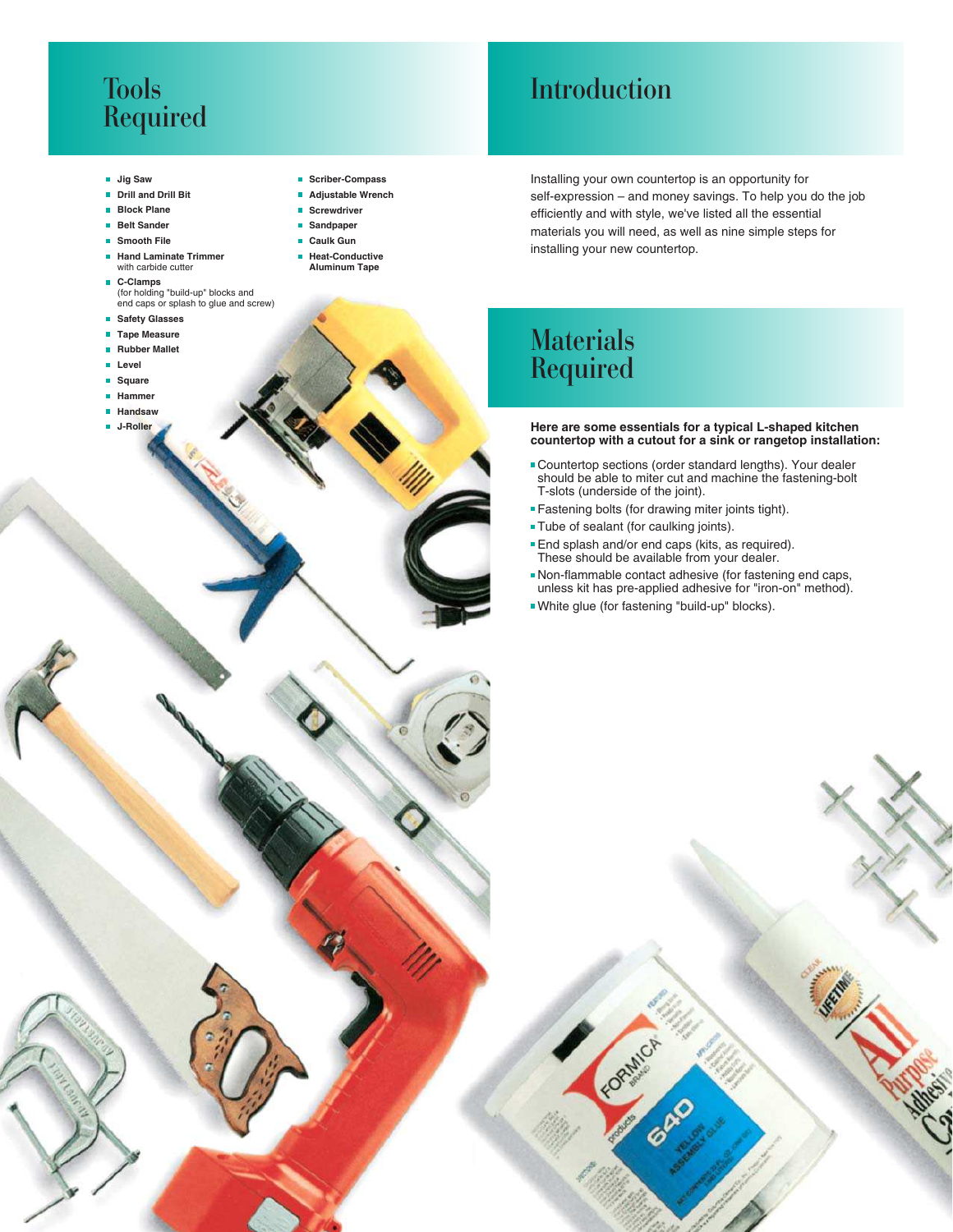

# **Length**

Check for proper length. Allow desired overhang. End caps should be used on all exposed ends (end cap kits). End splashes should be used where top butts wall (end splash kit). Additional material should be allowed to scribe for a tight fit to end wall.





**Build Up**

Place your countertop upside down on a flat surface. Choose strips of wood thick enough to allow the countertop surface to match the front build-up. Glue strips around perimeter of countertop.





Cover the Formica® brand laminate surface in the area to be sawed with a strip of masking tape and draw a pencil line on the tape to serve as your cutting guide. Use a fine-tooth handsaw (10 to 12 point) and always cut into the laminate surface to avoid chipping. Sand or file the cut to assure a smooth surface.



Step<sup>1</sup> **Applying End Caps**

To apply end caps, set household iron at medium heat. Iron cap onto the end of the countertop with a back-and-forth motion. Let set for one minute, then tap the cap carefully with a rubber mallet. Finish trimming with a fine file, applying pressure only on the up strokes. Complete instructions are included in the end cap kit.

To apply end caps using non pre-glued end caps, apply a contact adhesive to both the substrate and the laminate. Follow manufacturer's guidelines for when adhesive is ready for bonding. Roll laminate with a J-roller. Finish trimming with a fine file, applying only pressure in the up strokes. If using a laminate trimmer with a flush trim carbide router bit, remove excess laminate and file smooth applying only pressure in the up strokes.

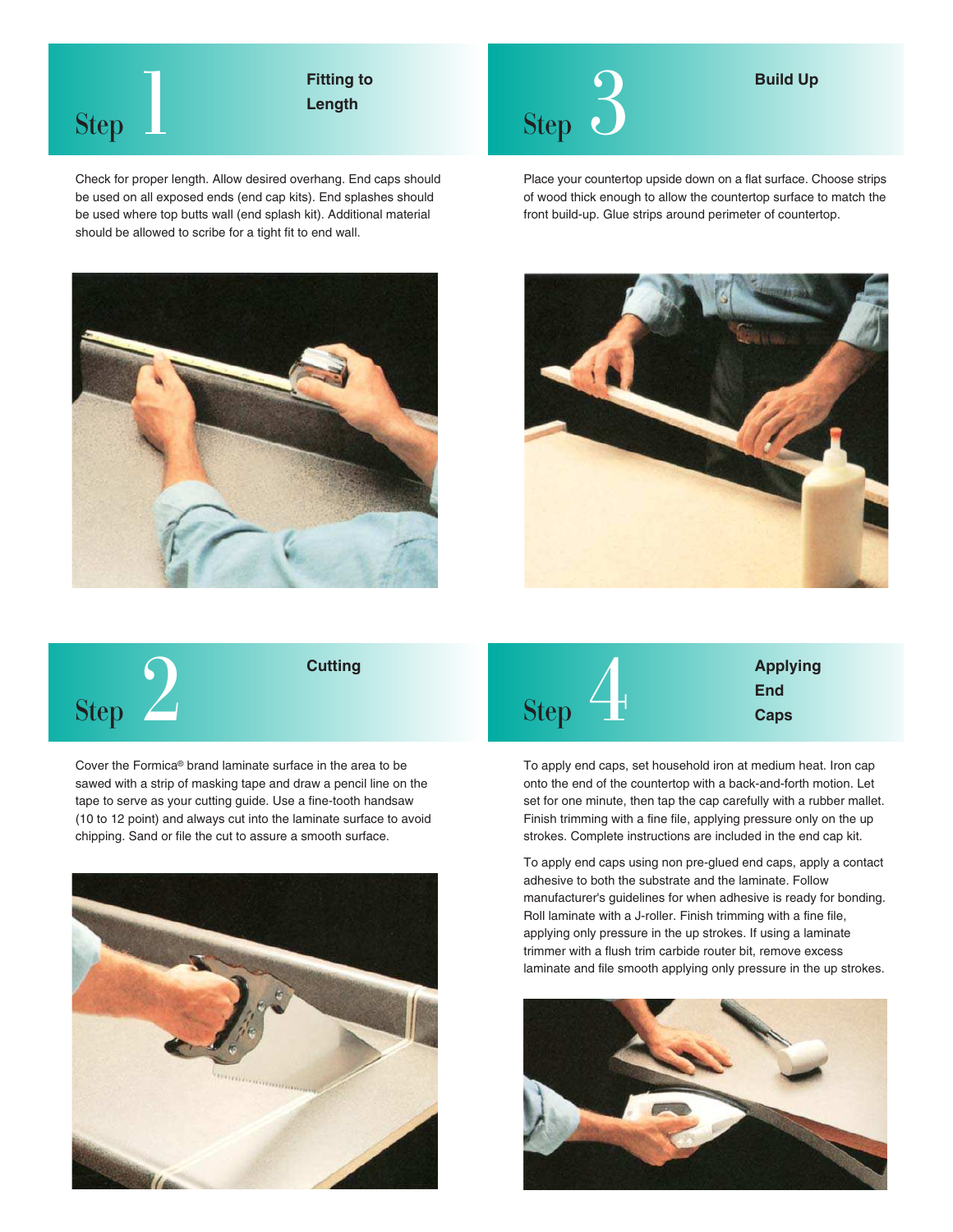

**Making Cutouts for Sinks or Rangetops** Step

Always follow manufacturer's directions for installing appliances. Place the sink or rangetop rim on the back side of the countertop, where the appliance is to be located. Mark all the way around the edge of the rim. Use a jig saw to cut the hole 1/4" to 3/8" smaller than the line. All cutout corners should have clean, chip-free radii. Apply two layers of heat-conductive aluminum tape around rangetop cutout.





The countertop can be scribed to match the wall surface. The top is provided with a scribe edge on the backsplash for this purpose. Place the top on the cabinet. Use a scriber-compass to mark the top edge of the countertop, then belt-sand or block-plane to the line. This will contour the countertop to the wall. Put top in place, check for level and stability, and then secure to cabinets with wood screws.

**Scribing**





**Joining Miters**

If your kitchen requires an L- or U-shaped top, precut miters should be joined at this point in the installation. Apply a bead of sealant to each mitered edge. Tighten fasteners only enough to hold them in place. Align front edges and tighten fasteners. Tap surfaces to align (use wood blocks to avoid damaging the surface). Then tighten fasteners securely.



**Installing Sinks**

You may find it more convenient to install the sink faucets, 3/8" supply tubing and basket drain now, before dropping the sink into place. This is important if space behind the installed bowl is too tight for easy connection of plumbing fittings. All sinks must be sealed with sealant to avoid water damage to base material.